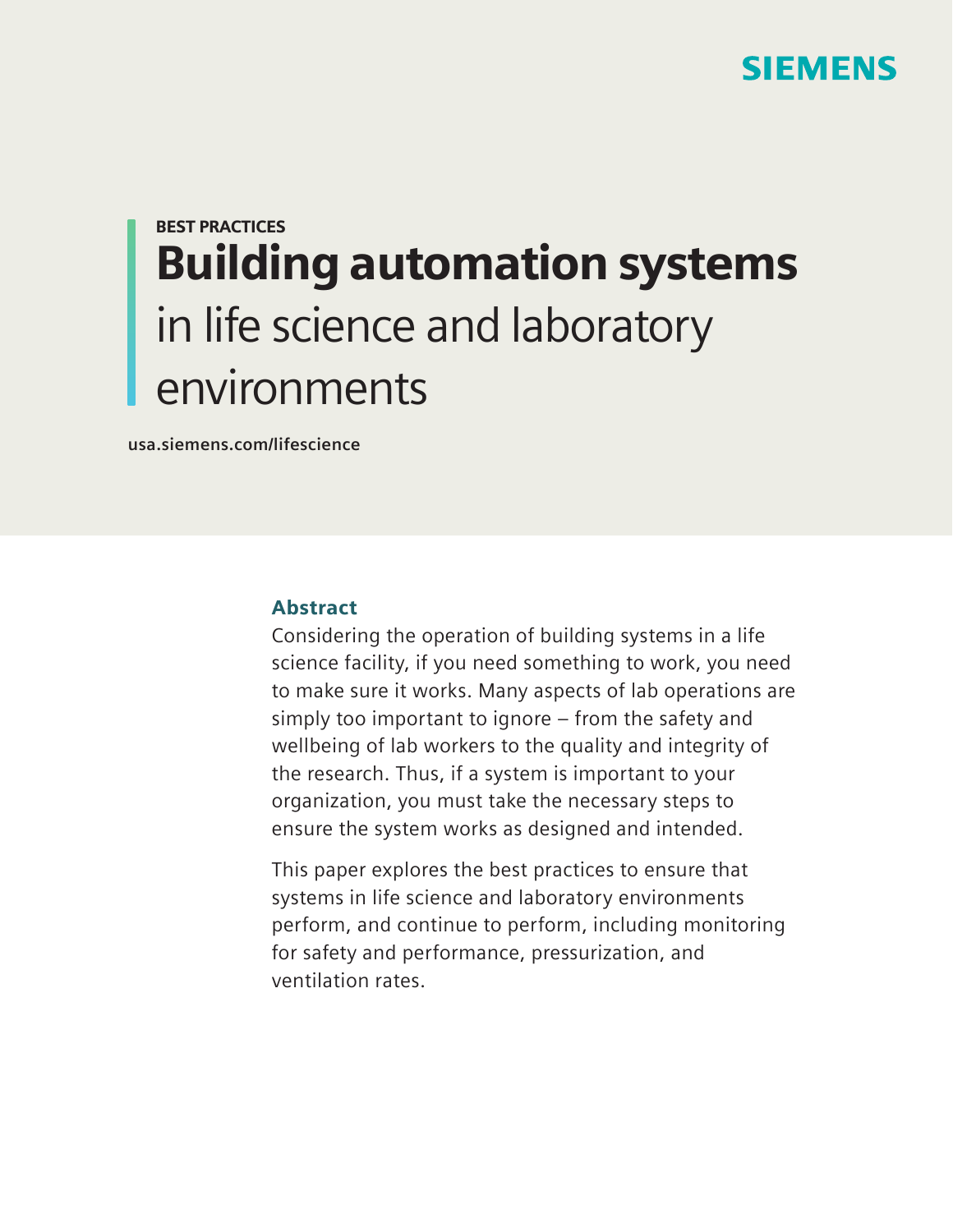### **INTRODUCTION**

Three basic questions set the context to discuss building automation systems in life science and laboratory environments:

#### **1. How do HVAC systems use energy in labs?**

In **figure 1**, we can see the air handling unit (AHU) with fan and coils, which work together with the air terminal to deliver air into the laboratory / life science space. From there, the air is exhausted from the room either through the exhaust devices or the fume hoods.

Primarily, HVAC systems use energy at the coils in the process of heating or cooling air as it moves through the space. Secondly, the fans that move the air also consume energy, though to a lesser extent than at the coils. For both fans and coils, the energy consumed is a strong function of the quantity of air flowing. Thus, when energy conservation is an objective, the first priority should be to use less air, followed by improving the heating and cooling process. This can mean applying heat recovery or reducing simultaneous heating and cooling. The third priority is moving air more efficiently.



#### **2. When do we accomplish sustainability? Or, when does sustainability occur?**

Sustainability remains an important objective for organizations around the globe. Two aspects of sustainability particularly related to the building are energy usage and a safe indoor environment. Both of these happen as the building operates day after day and year after year. Design is important; commissioning is crucial. These are necessary enablers, but sustainability actually occurs (or doesn't) in long-term operation.

# Figure 1: **How do HVAC**

**systems use energy**  in lab environments?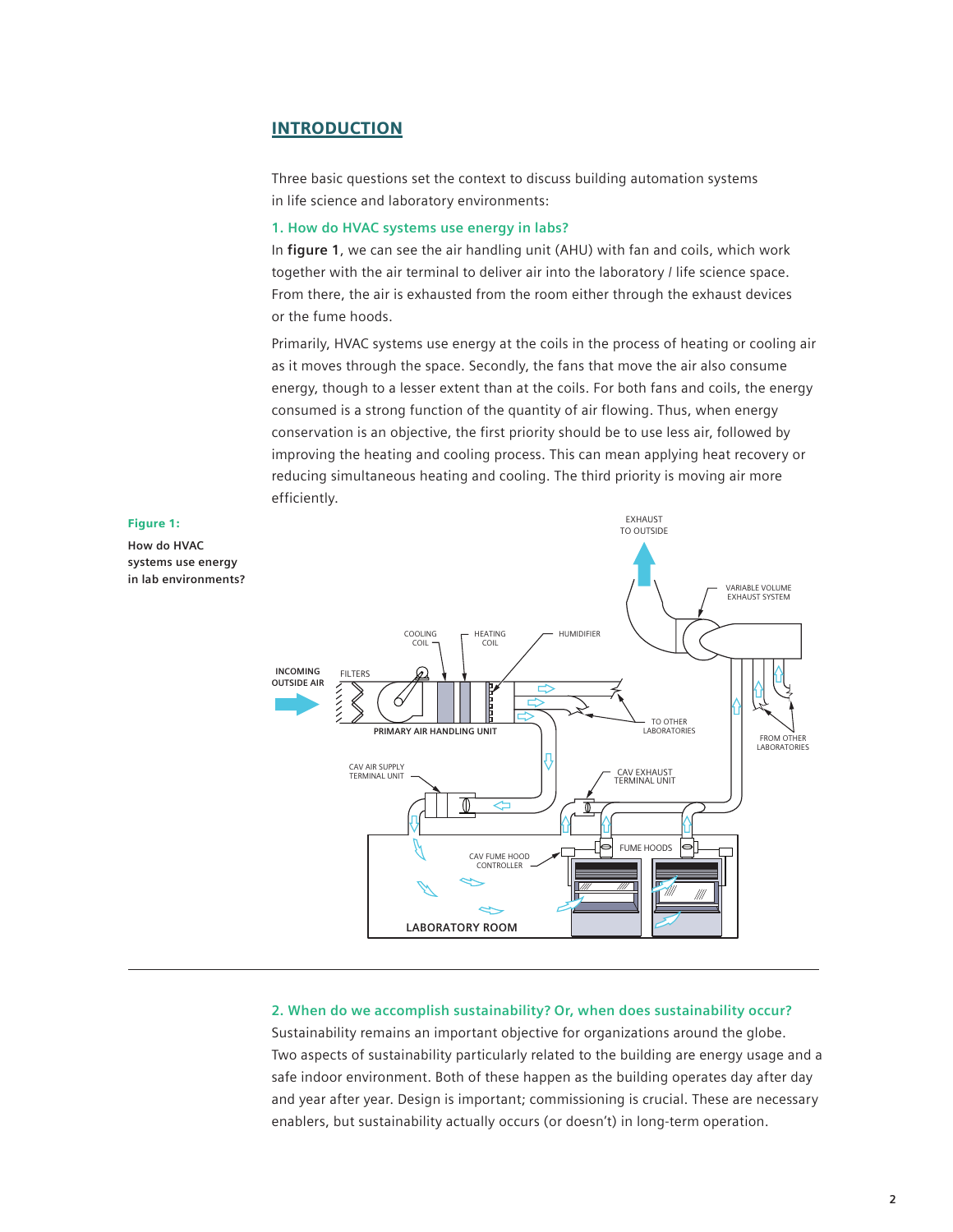#### **3. Where is the building automation system (BAS)?**

#### Figure 2:

**BAS in the lab space – illustration courtesy of Tom Smith, 3Flow**

The short answer is that the BAS is everywhere – from the sensors that measure air flow, space pressure, contaminants, temperature, and humidity to the fans on the roof of your building. **Figure 2** illustrates how complex this system is as it moves air through your life science space.



#### **The BAS has four core jobs:**

- Operating the equipment in ways that control for the ventilation, temperature, humidity, lighting, containment, and pressurization parameters that are required for safe and healthy operation and work
- Setting alarms and alerts for the people who use the building from the lab workers performing research to the building operators who keep everything functioning as designed
- Logging data to confirm operations and functionality (in addition to real-time alerts and alarms)
- Connecting building operators with the mechanical systems so they can see what's going on in every area of the system and in every area of the building

All of the above begins with the sensors and the information infrastructure to enable key stakeholders to operate the building and – more importantly – monitor its operation for safety and performance.

With this context in mind, let's move into our best practices for BASs in life science and laboratory environments.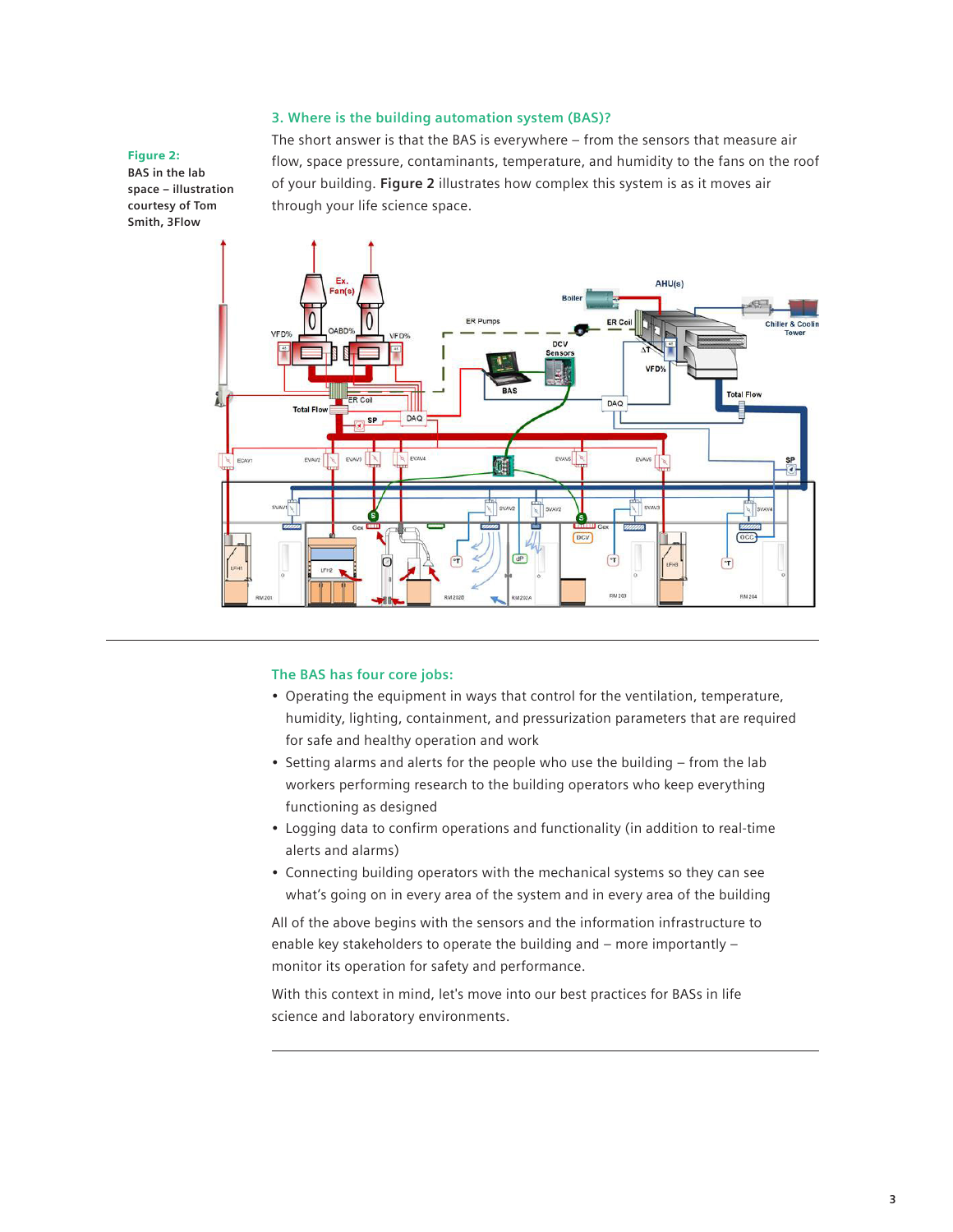#### MONITORING FOR SAFETY AND PERFORMANCE

This best practice is central to our theme of making sure your systems work as they should. The BAS provides transparency into the data you need to monitor for both safety and performance, with three stakeholders' needs being met:

### **LAB WORKERS**

This group interacts with the BAS at the room level, for example, at the fume hood display panel, at the room unit or lab monitor, via room pressure monitors, and / or through the sensors.

# **FACILITIES STAFF** 1 2 3

This group relies on the BAS's interactive graphics, reports, alarms, and other data to support decisions about operating and managing the system.

# **SAFETY OFFICER**

Depends on the BAS records that indicate how the systems function and whether systems are over time or due to an event. Importantly, they will need immediate alerts for any unsafe conditions.

BASs are complex and because they contain so much data, it's not possible to do this work manually.

*Consider establishing a monitoring program by first setting up a secure remote connection to your BAS, which can then be leveraged for fault detection and diagnostics as well as building analytics specifically for use in laboratory and life science environments.*

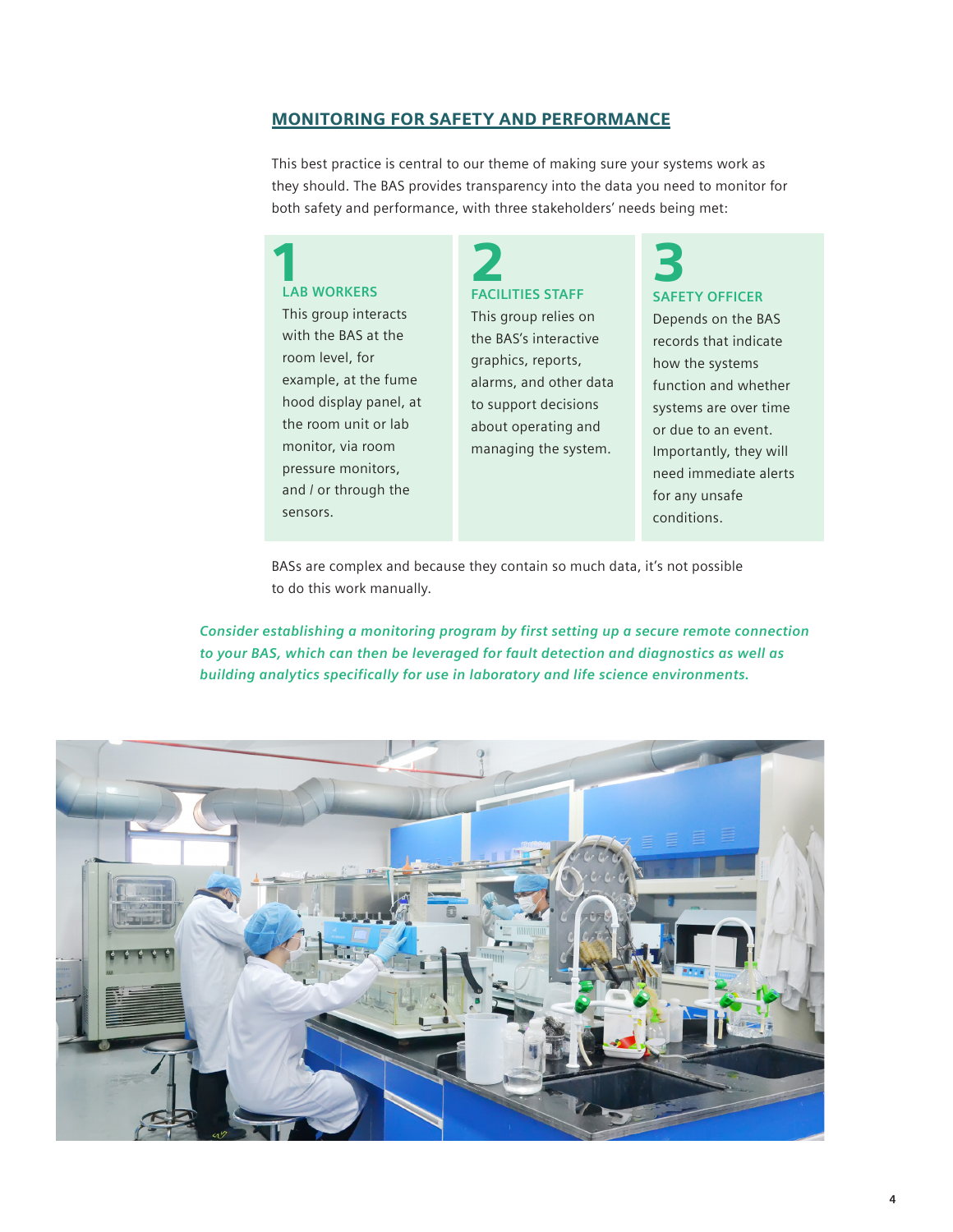#### Focus on performance

Figure 3: **Laboratory performance report package**

2 Identify airflow drivers in areas that are performing well

3 Leverage data from laboratory control system: airflow in CFM, occupancy points, alarm conditions from lab room controllers

These are powerful decision-making tools, which not only support your safety and performance monitoring program, but can also inform your decisions about operating for energy efficiency and sustainability. For example, an analysis of your data will reveal what's driving airflow, which you can use to help choose the correct improvement strategy. **Table 1** includes a few considerations for each main driver.1

#### Table 1

**Considerations for improvement strategies from lab room driver report**

| <b>Main driver</b>      | Improvement strategies to consider                                  |
|-------------------------|---------------------------------------------------------------------|
| <b>Exhaust devices</b>  | • Decommission some exhaust devices if not all hoods are            |
|                         | used regularly                                                      |
|                         | • Implement sash management programs or automatic closers           |
|                         | if hoods are frequently left open                                   |
|                         | • Re-evaluate minimum flow rate if hood drive air flow even         |
|                         | when closed                                                         |
| <b>Base ventilation</b> | • Evaluate dilution flow in light of current industry trends; lower |
|                         | rates may be justifiable                                            |
|                         | • Implement ventilation setback for unoccupied periods              |
|                         | • Apply contaminant sensors to vary ventilation rate                |
| Cooling                 | • Re-locate heat sources                                            |
|                         | • Reduce electric lighting                                          |

Building analytics for labs provide a menu of relevant energy conservation measures based on the airflow drivers (i.e. ventilation, heating, cooling, and / or balancing fume hood flows) in a given space.

1Coogan, Jim. "Information Tools to Manage and Improve Laboratory Ventilation Systems." From *ASHRAE IAQ 2013 Proceedings: Environmental Health in Low Energy Buildings.*  www.ashrae.org. 2013.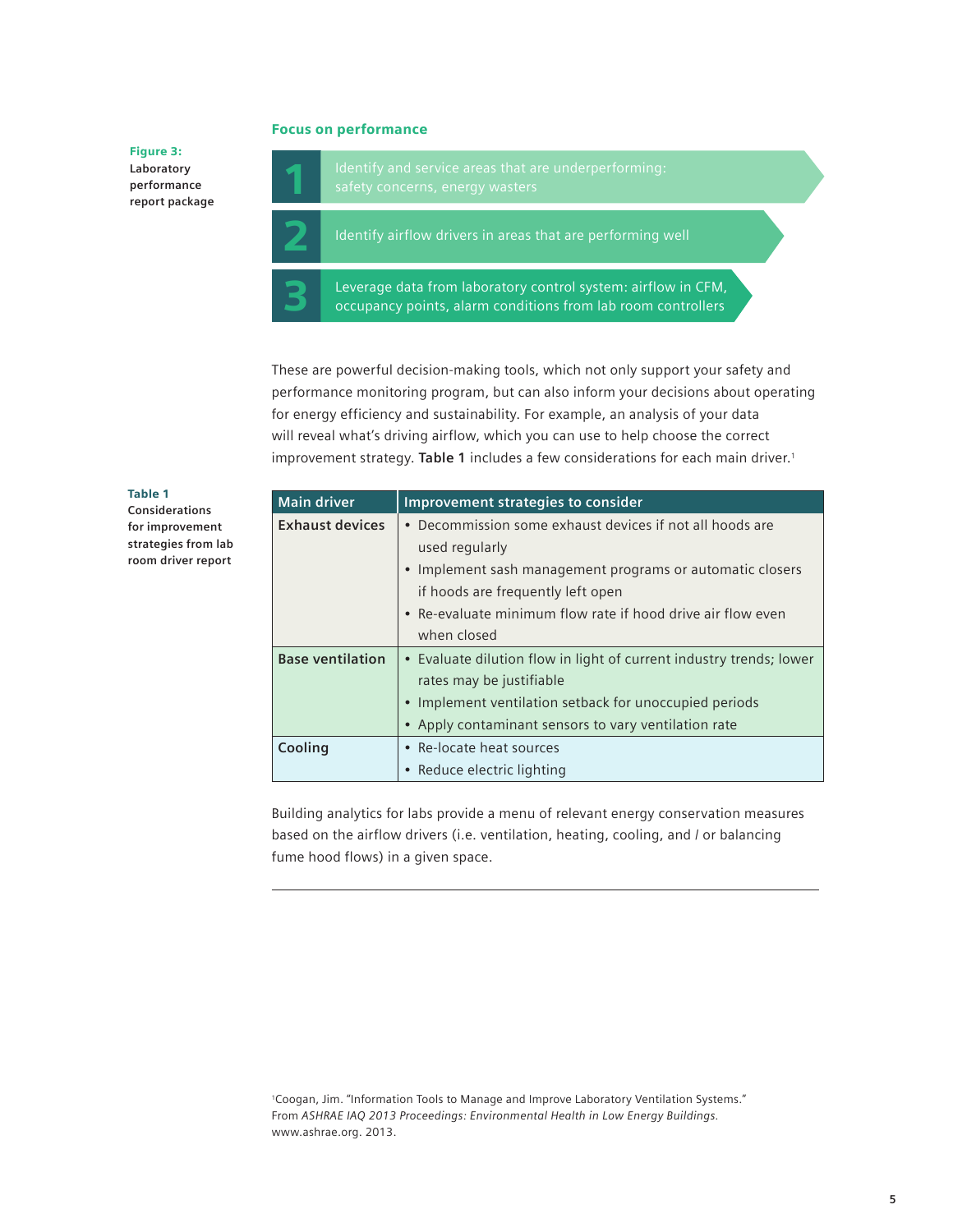### **PRESSURIZATION**

Room pressurization is a ventilation technology that controls the migration of air contaminants by inducing drafts between spaces. **Figure 4** illustrates the fume hoods, located at the back of this space, and the room exhaust and room supply air fans, located in the ceiling.

To create a space with negative pressure – one where the environment contains contaminants within it – the BAS will control the air flow to effectively supply less air than what's exhausted from the space. Infiltration makes up the rest, creating an inward airflow at the gaps that will contain the pollutants. Positive pressure spaces function in the opposite manner.

Laboratory testing can reveal discrepancies in terms of how laboratory environments should perform compared to how they actually perform. Ultimately, though, success in this context is measured not by air flows and pressure valves but by the control of contaminants.





**physics**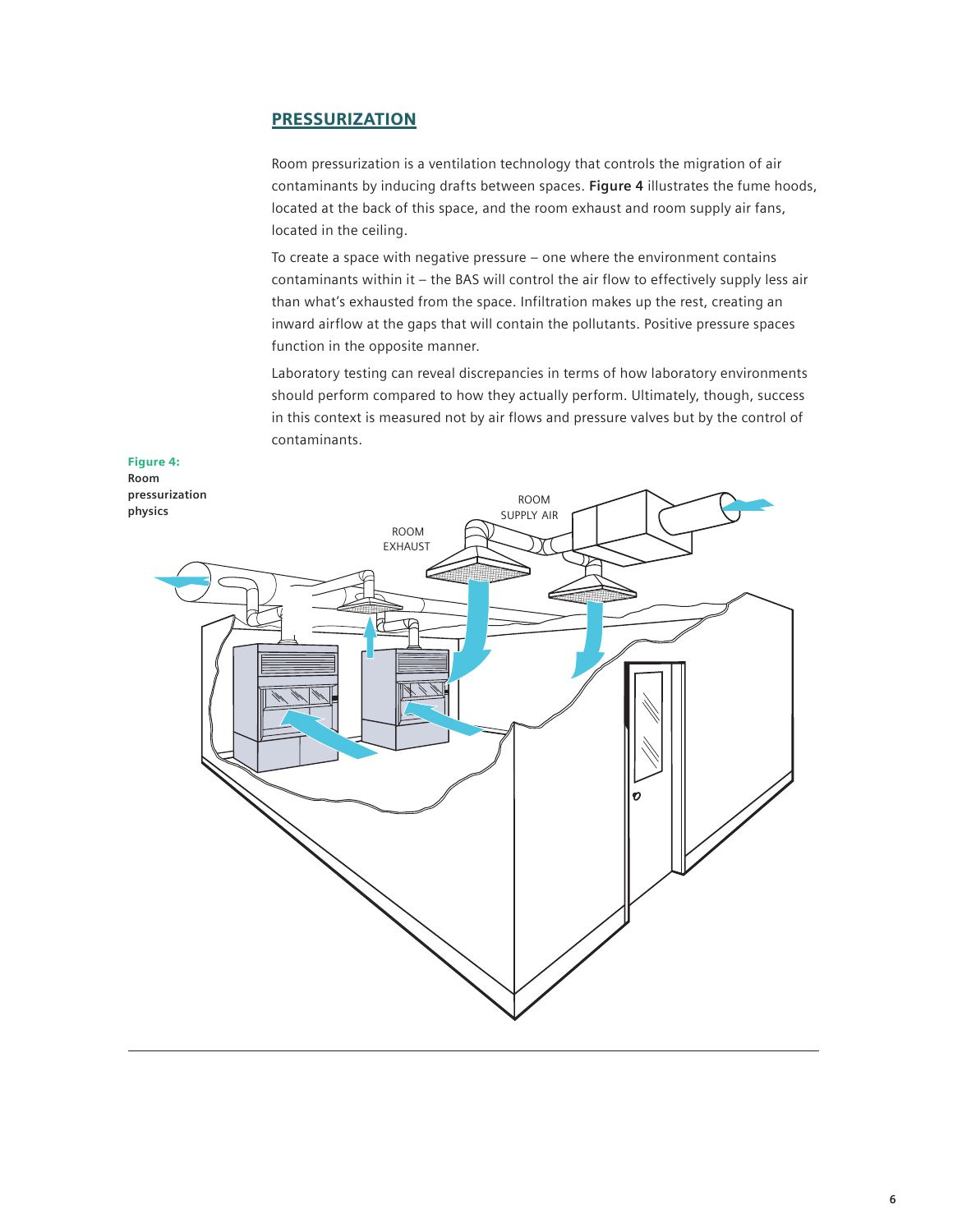#### **Three methods of controlling space pressurization are widely known:**

- 1. Space pressure feedback: Using sensors on your dampers and actuators, measure the pressure difference across the room boundary, compare to the selected setpoint, and adjust.
- 2. Differential flow control (most common): Refer to the two airflow control loops. There will be a slight difference between them; choose the difference to get to the relative amount of infiltration needed, then increase the difference between the control loops if the room is not reliably pressurized.
- 3. Cascade control: Combines the two methods above, but instead of manually selecting the flow difference, the room pressure control loop does this automatically.

The key to effectively implementing all of these methods is the envelope and its airflow leakage area. For a tighter, less "leaky" environment, room pressure feedback is most likely the right control method for more reliable pressurization. For spaces with looser construction, differential flow control is usually the better option.

**In other words, the best practice is to** *design around the airflow leakage and account for it when selecting a control method.* **If you're uncertain about the airflow leakage,** *install room pressure sensors to enable consistent performance monitoring and specify in your design documentation that the system must be capable of switching control methodology after construction.*



#### Factors that affect pressurization control method

Figure 5: **Selecting a control method**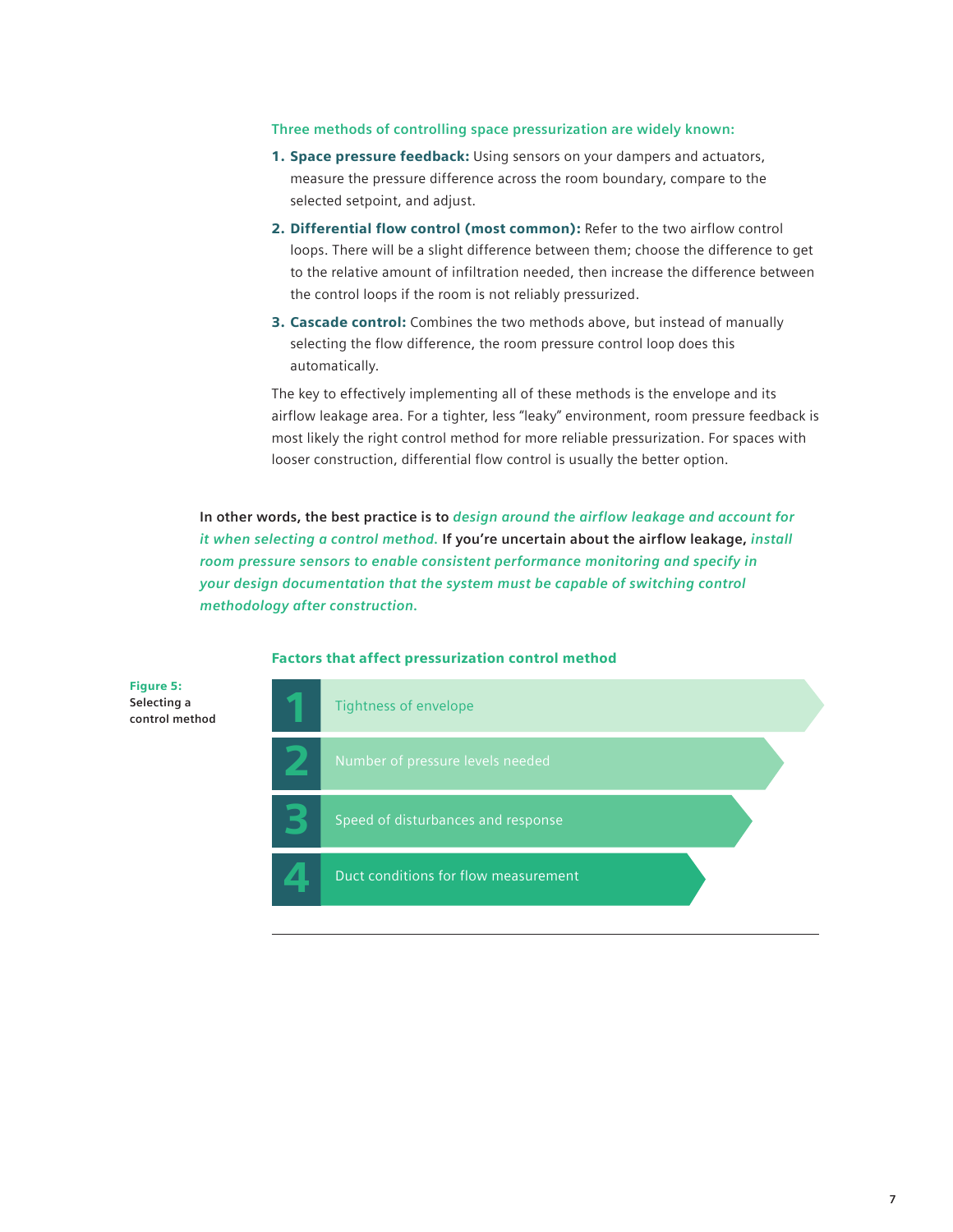#### VENTILATION

Ventilation engineers and safety officers work together to answer a range of questions about laboratory ventilation: How much do we need to remove contaminants not capture by exhaust devices? How do we set the right ventilation rate? Answering these questions – and others – may start with a hazard assessment, and often the conclusion is that a constant ventilation rate does not make sense for a given environment. That is, the best answer may be that you need vary the ventilation rate in response to changes in the space.

Occupancy is a well-established means for setting variable ventilation rates, or demand-controlled ventilation. In addition to the hazard assessment, *consider deploying a comprehensive network of sensors to detect people, contaminant concentrations, and environmental conditions that align with your safety program and goals.* Today's Internet of Things (IoT) sophisticated sensors can also reveal traffic patterns and space density in your lab, alerting managers when people are congregating in areas where they should not. In a post-COVID-19 era, this type of information can prove invaluable for a range of situations beyond setting ventilation rates.

Any approach to varying the ventilation rate in response to demand must include a careful evaluation of the benefits and limitations inherent in the technologies and methodology.

### **The lab design team will collaborate in a multidisciplinary, four-step process2 to create an effective demand-controlled ventilation program:**

- 1. Identify conditions (such as occupancy) that warrant differing air flow rates. If it's true that when people leave the space, ventilation is not required, it's a condition that can be applied to the BAS.
- 2. Determine safe, appropriate flow rates for the conditions. For example, set rates for when spaces are both occupied and unoccupied.
- 3. Select BAS controls inputs and occupancy sensors to trigger changes in air flow.
- 4. Design indicators for lab workers and others in the space. They need to know the moment conditions change to help keep them as safe as possible in the workspace.

**As the lab operates,** *rely on the BAS to confirm that all sensors work correctly,that they are indeed connected to the system and indicating the correct spaces, and that lab workers are alerted if and when conditions change. Carefully verify the dynamic effect on the ventilation rates;* **in short, we return to our main point – if you need it to work, make sure it works.**

> A final note on ventilation: the safety process for contaminant sensing is not as straightforward as it would seem. Where and how to sense the contaminants of concern are important considerations and simply having sensors in the space is not enough to keep everyone automatically safe.



**Controlled Ventilation**

Any means by with the outdoor air flow can be varied based on changing number of occupants and/ or ventilation requirements